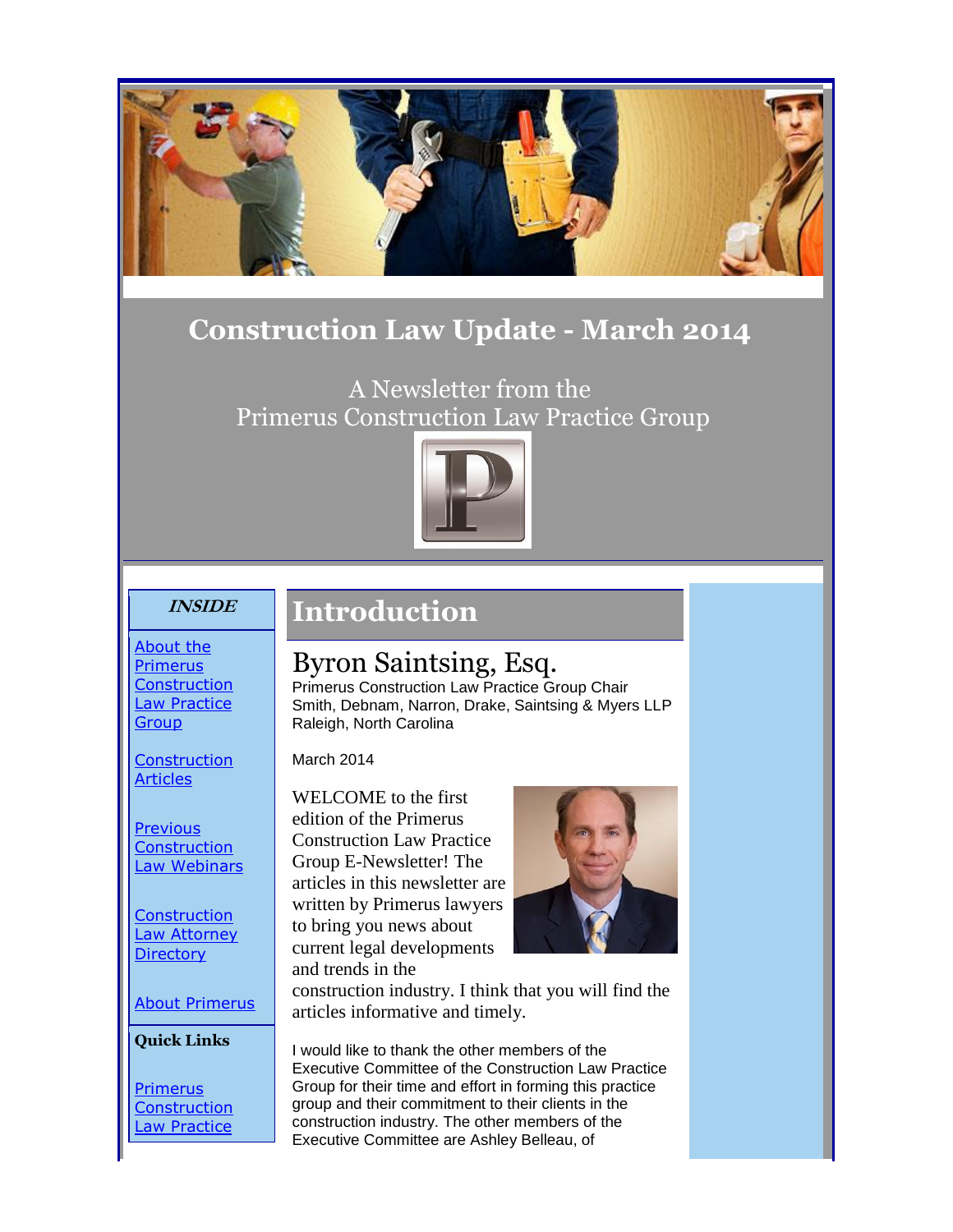**[Group](http://r20.rs6.net/tn.jsp?e=0015tbhKWZFoeP1Fx_wL_X7BnY_qkJuGKN82tpyxwOv-zdLVVfV3Fr97O1MqTqLezW2V4ff_zpLWJabCmCIXbVjdnIQ9r3Xc334icSQXnvfGboiZXJob0FFyIuLNSJ5T8W1d-T1DVVyNd3VKGlBYeqGTOPfY0wuPk_w)** 

[Primerus Events](http://r20.rs6.net/tn.jsp?e=0015tbhKWZFoeP1Fx_wL_X7BnY_qkJuGKN82tpyxwOv-zdLVVfV3Fr97O1MqTqLezW2V4ff_zpLWJabCmCIXbVjdnIQ9r3Xc334ZoG3TiUh687ml8YOOG2Q5A==)

[Find a Lawyer](http://r20.rs6.net/tn.jsp?e=0015tbhKWZFoeP1Fx_wL_X7BnY_qkJuGKN82tpyxwOv-zdLVVfV3Fr97O1MqTqLezW2V4ff_zpLWJabCmCIXbVjdnIQ9r3Xc334PhP0KKNQctkTZ9t55hIWpXb3zg-Erhbg)

Montgomery Barnett (New Orleans, LA), David Frenznick, of Wilke Fleury (Sacramento, CA), Greg Shelton, of Horack Talley (Charlotte, NC).

The Members of the Primerus Construction Law Practice Group should be considered as an excellent resource for anyone that has a potential construction law matter. You can find the bios of practice group members and firms on [Primerus.com](http://r20.rs6.net/tn.jsp?e=0015tbhKWZFoeP1Fx_wL_X7BnY_qkJuGKN82tpyxwOv-zdLVVfV3Fr97O1MqTqLezW2V4ff_zpLWJabCmCIXbVjdnIQ9r3Xc334icSQXnvfGboiZXJob0FFyIuLNSJ5T8W1d-T1DVVyNd3VKGlBYeqGTOPfY0wuPk_w)

Byron Saintsing, Esq. Primerus Construction Law Practice Group Chair

# **About the Primerus Construction Law Practice Group**

<span id="page-1-0"></span>Primerus business law firms have collaborated to form the Construction Law Practice Group, which provides construction professionals, in-house counsel and corporate clients in the construction industry "hands-on" representation by seasoned lawyers without the large law firm price tag.

The members of the Primerus Construction Law Practice Group represent a very broad group of clients businesses that range from owners/developers, architects and engineers, lenders, general contractors, subcontractors, suppliers, rental companies, and many other businesses. Some of our members concentrate their practice on transactional matters, while others focus more on litigation. To date this practice group has conducted three [webinars](#page-5-0)

- one dealt with bankruptcy issues, the second covered construction defects and the third addressed negotiating tough construction contracts. The members have come to know each other well and regularly share their knowledge and experiences about substantive areas of construction law. Because of the connections made, our members also look for opportunities to network with clients together at national and regional trade association meetings, and look to refer construction law matters to each other

when appropriate. While requirements vary by state, accreditation typically involves an approved course of study followed by a written examination.

Primary Practice areas within the Group:

- Architect, Engineer, and Contractor Licensing
- Bankruptcy Issues Specific to Construction **Projects**
- Bond and Surety Law
- Construction Defect Litigation and Dispute Resolution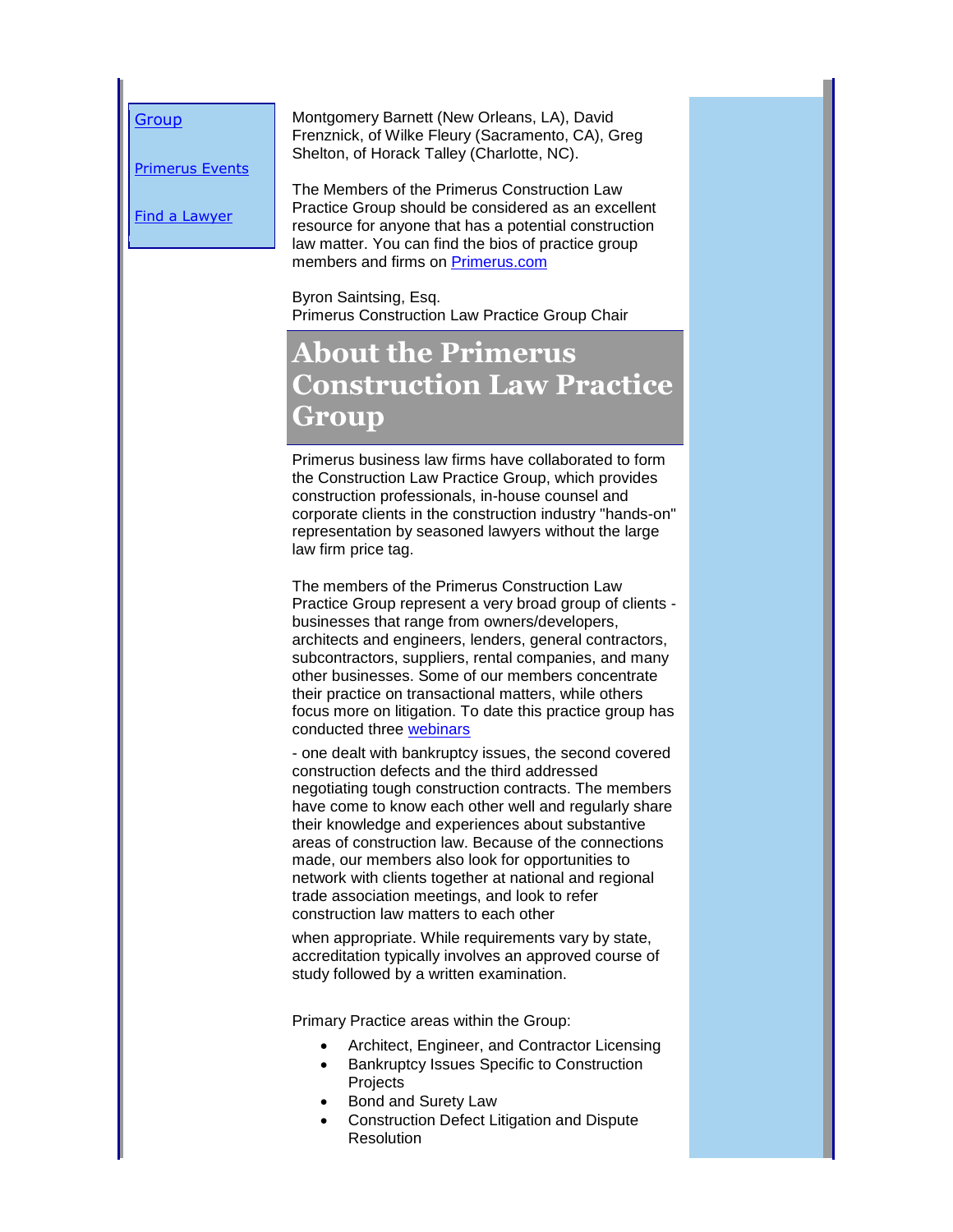- Contract Drafting and Negotiation
- Construction Contract Litigation and Dispute Resolution
- Federal Government Contracting
- Filing and Defense of Mechanics Liens, Materialmens' Liens, and Stop Notices
- State Government Contracting
- Safety/OSHA Compliance

### **Construction Articles**

#### Court Defines Liability of Architects to Third Parties

By: [Darryl J. Horowitt](http://r20.rs6.net/tn.jsp?e=0015tbhKWZFoeP1Fx_wL_X7BnY_qkJuGKN82tpyxwOv-zdLVVfV3Fr97O1MqTqLezW2V4ff_zpLWJabCmCIXbVjdnIQ9r3Xc334mI9r0bK5Y25EMYDjOlQJJbIqldFdeMevZyhevm6Unef7NJ7vM3ROA0ibm3-FNpp2ZFx8_Km06_Ukmod8xfhlxIvYen4dnuD0QGHY1PeXIVzlWWyZoCGdDg==) Coleman & Horowitt, LLP Fresno, California

Construction defect cases have been around for some time. In those actions, all contractors, sub-contractors, and suppliers are named as parties, but architects and design professionals are not, on the basis that architects generally would not have liability to third parties for negligence in their design

<span id="page-2-0"></span>

work. Recently, however, the Court of Appeal in Beacon Residential Community Association v. Skidmore, Owings & Merrill LLP (2012) 211 Cal.App.4th 1301, has determined that under certain circumstances, architects may have liability for negligence in the performance of their duties.

[\(To continue reading this article click here\)](http://r20.rs6.net/tn.jsp?e=0015tbhKWZFoeP1Fx_wL_X7BnY_qkJuGKN82tpyxwOv-zdLVVfV3Fr97O1MqTqLezW2V4ff_zpLWJabCmCIXbVjdnIQ9r3Xc334VzuIKopis-f3ogYYKiEbMKkq0Ce4ncELaA3xoAQO6YSue3I0-JaC1H2h7wlCaBaod-Xj_D2-6-jVNJyQEhDMFhtjMozGmXqBkRKBdMEEqA7ZW9FAkF1zoxvyxD44YE613Oz8wtFMGno=)

Immediate Right of Appeal Under Federal Arbitration Act, 9 U.S.C. § 1, et seq., of Orders Denying a Motion to Compel Arbitration

By: [Scott A. Fenton](http://r20.rs6.net/tn.jsp?e=0015tbhKWZFoeP1Fx_wL_X7BnY_qkJuGKN82tpyxwOv-zdLVVfV3Fr97O1MqTqLezW2V4ff_zpLWJabCmCIXbVjdnIQ9r3Xc334mI9r0bK5Y25EMYDjOlQJJdJfB-llyyeLuDSvjolssHA88-boOdrl82v_1MJ2ht2d9e-Ebm1HbFrHZ22sJuRj796JxGdO1WQgH1AHd33sDO0=) Lane, Alton & Horst, LLC

Columbus, Ohio

In a construction defect case we are currently defending in the United States District Court for the Southern

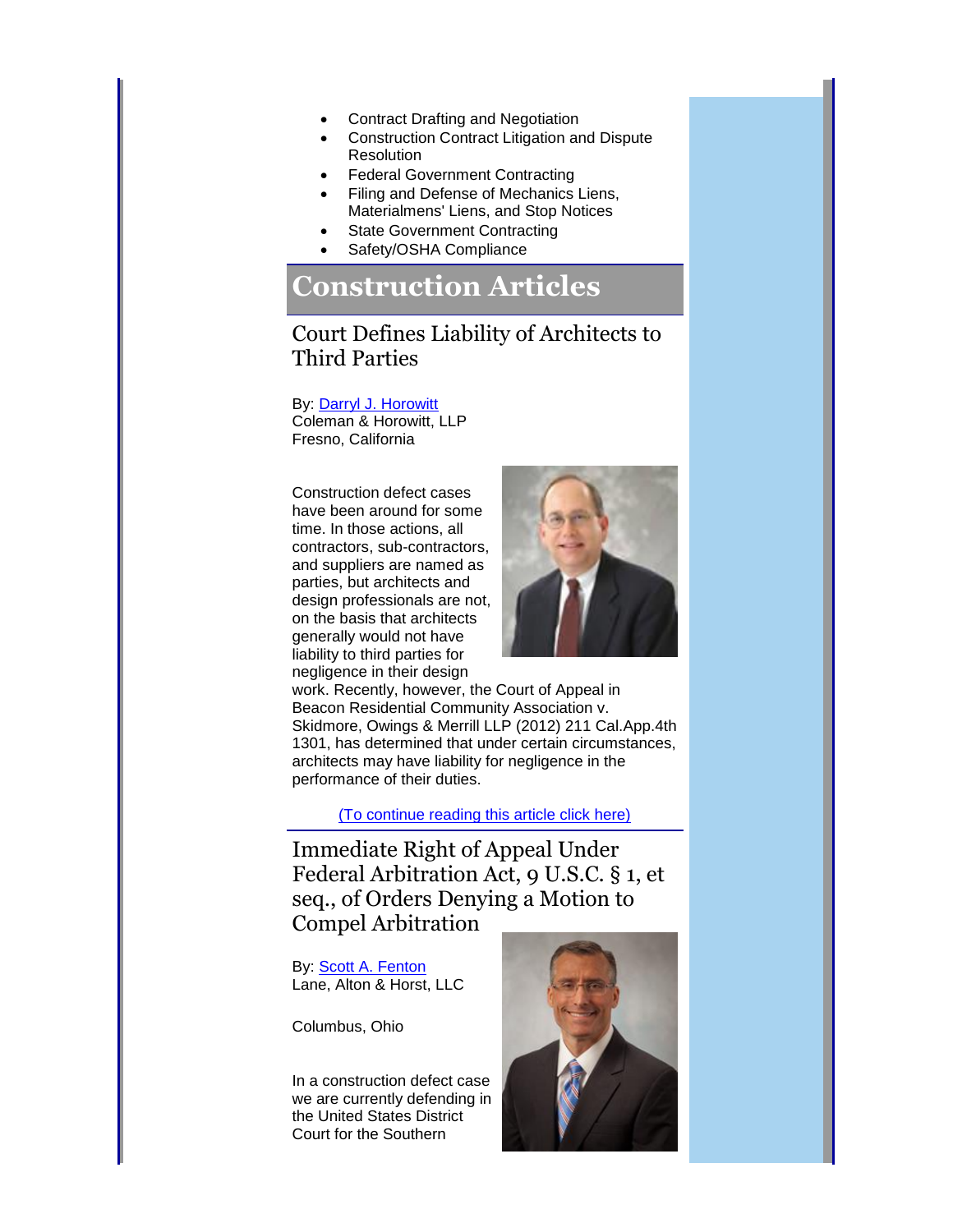District of Ohio, we moved to compel arbitration pursuant to Federal Arbitration Act (FAA), 9 U.S.C. § 1, et seq. The purchase agreement for the construction and sale of a single family home contained a provision requiring that all disputes be decided by arbitration conducted by the American Arbitration Association.

[\(To continue reading this article click here\)](http://r20.rs6.net/tn.jsp?e=0015tbhKWZFoeP1Fx_wL_X7BnY_qkJuGKN82tpyxwOv-zdLVVfV3Fr97O1MqTqLezW2V4ff_zpLWJabCmCIXbVjdnIQ9r3Xc334VzuIKopis-f3ogYYKiEbMKkq0Ce4ncELX1FaDUoYkVKcgIJQk5hbHYoPBSpZJ4TTcta03FATD1AYX9zzHtsM7T1hFLdUvFQPuteTnliNJCAH_NtT4xSqsflg6tIjGG7ogq7kxSLj4QNTuzO260N5DQ3_cPU2HlPb2qY9dVVbrAVIxypnX2gLH6iJN8a__zw2WNEl-KYyD6jHfqFpVGqTtPEwamb_IqgxX8U0Np0zHRU=)

The Florida Supreme Court Rules That Economic Loss Rule Applies Only To Products Liability Cases

By: [Brian Wagner](http://r20.rs6.net/tn.jsp?e=0015tbhKWZFoeP1Fx_wL_X7BnY_qkJuGKN82tpyxwOv-zdLVVfV3Fr97O1MqTqLezW2V4ff_zpLWJabCmCIXbVjdnIQ9r3Xc334mI9r0bK5Y25EMYDjOlQJJaR7PHkMunmUnWE1QALR12PIbl7qerxI-Ul2z0wFLqH4v1jLmSwntVSUm0sno9VA4uHqYf3f1KhluiM-V8EZWLs=) Mateer Harbert, PA Orlando, Florida

In a recent decision that has caused a stir in the Florida construction industry, the Florida Supreme Court limited the application of the Economic Loss Rule to cases involving products liability. The Economic Loss Rule is a judicially created doctrine that sets forth circumstances under which a tort action (a wrongful act, other than under a contract, leading to legal liability) is prohibited if the only damages suffered are economic losses. For



years this doctrine was used as a defense in construction law cases to prevent a claimant from obtaining damages over and above breach of contract remedies when the only action complained of was the breach of contract itself.

[\(To continue reading this article click here\)](http://r20.rs6.net/tn.jsp?e=0015tbhKWZFoeP1Fx_wL_X7BnY_qkJuGKN82tpyxwOv-zdLVVfV3Fr97O1MqTqLezW2V4ff_zpLWJabCmCIXbVjdnIQ9r3Xc334VzuIKopis-f3ogYYKiEbMKkq0Ce4ncELJVNNR6semzOyegcyTyaAQzHBp46y0ezA6Ht_DSIpdYS70-1B1DePCY5iI4EI94c5aAK1f95Prc9ZZoTDZ-zDJUjS_9tQ8Sa1LKfqLGWvZ1acV6ClnJdZ868gn8RPsp6rHqD2DfJg1Cguf1nDRSsTNJAr4kI4yE9X)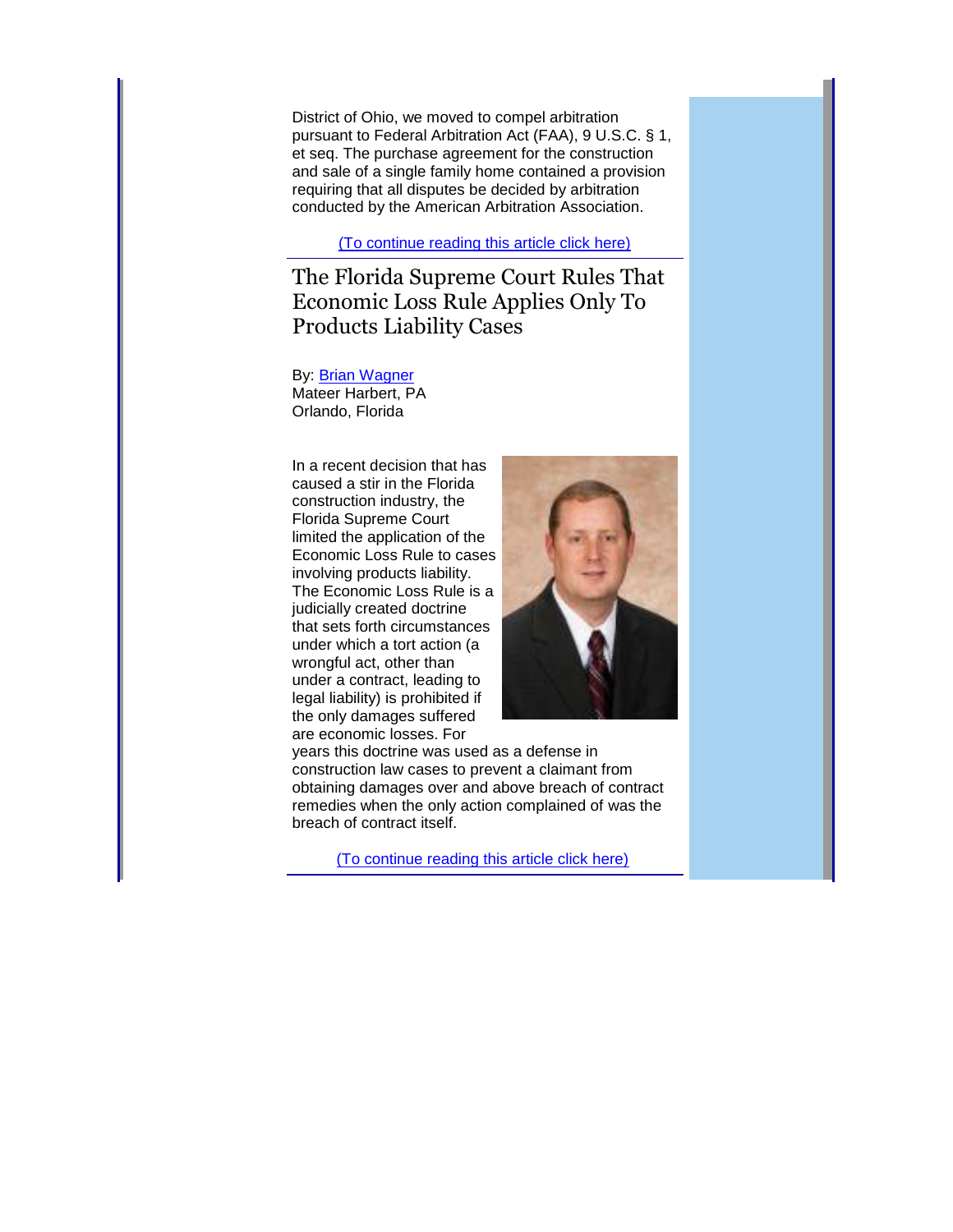### A Short Summary of the Colorado Construction Defect Action Reform Act

By: [Anne K. McMichael](http://r20.rs6.net/tn.jsp?e=0015tbhKWZFoeP1Fx_wL_X7BnY_qkJuGKN82tpyxwOv-zdLVVfV3Fr97O1MqTqLezW2V4ff_zpLWJabCmCIXbVjdnIQ9r3Xc334mI9r0bK5Y25EMYDjOlQJJT287EZP6fIFB59mLgfdwImFXzrDgLXxWKUkhtjgPXoY1llLbNIprnTrKKIuBos1pQze7YyesqRSJpI0O3m8FE0=) Zupkus & Angell, P.C. Denver, Colorado

For 12 years, the Construction Defect Action Reform Act (C.R.S. § 13-20- 801, et. Seq.) or "CDARA", has governed how construction defect litigation and arbitration actions are conducted in Colorado. While portions of this act are reasonably straightforward, several of the



sections are subject to ongoing debate as to how these concepts should be applied to achieve fair and unbiased results. The purpose of this article is to provide a summary of how CDARA is applied to construction defect claims.

[\(To continue reading this article click here\)](http://r20.rs6.net/tn.jsp?e=0015tbhKWZFoeP1Fx_wL_X7BnY_qkJuGKN82tpyxwOv-zdLVVfV3Fr97O1MqTqLezW2V4ff_zpLWJabCmCIXbVjdnIQ9r3Xc334xI_r-3yCT4GWKQubJXBVcqhZ7U4c8jsiobC1FK7H3Q1rY7kVzhV0WIoI4fl08rBHooFFCh5It6HxApdUlcUB2yhj75BdcQk--DbUbKalpfEnyGczdd8eqHdFIlUEZgMgeWKn52fjOeNyVV5lNvN1Lw==)

### The Federal Miller Act: The Contractor's Friend

#### By: [David M. Henry](http://r20.rs6.net/tn.jsp?e=0015tbhKWZFoeP1Fx_wL_X7BnY_qkJuGKN82tpyxwOv-zdLVVfV3Fr97O1MqTqLezW2V4ff_zpLWJabCmCIXbVjdnIQ9r3Xc334mI9r0bK5Y25EMYDjOlQJJQIyXSbgB8PsXhNRRtFRulbBCzDreE61uzK59ESY25h5I-fXToe8WHfELBzTfkwaeWWg96eo6G8_cG-vfBMpvSs7ubALZDiW4Q==)

Kohner, Mann & Kailas, S.C. Milwaukee, Wisconsin

While you can't file a construction lien against a federal construction job, *you can still recover your construction receivable by perfecting and enforcing a payment bond claim.* If you furnish labor or materials for a construction



project owned by the federal government, federal law prevents you from filing a mechanics' lien against the jobsite property. *However, generally speaking, most federal construction projects must be covered by a payment bond furnished by the prime contractor, and you may instead be able to assert a claim against that payment bond.*

[\(To continue reading this article click here\)](http://r20.rs6.net/tn.jsp?e=0015tbhKWZFoeP1Fx_wL_X7BnY_qkJuGKN82tpyxwOv-zdLVVfV3Fr97O1MqTqLezW2V4ff_zpLWJabCmCIXbVjdnIQ9r3Xc334VzuIKopis-f3ogYYKiEbMKkq0Ce4ncELJVNNR6semzNj2kREG4VIXsd7OziuEHjtAli4mNO7C1hz3JEz48W1w0ZPHkGuDxdBtSvNF_omIpfGaseGa_tFQQ==)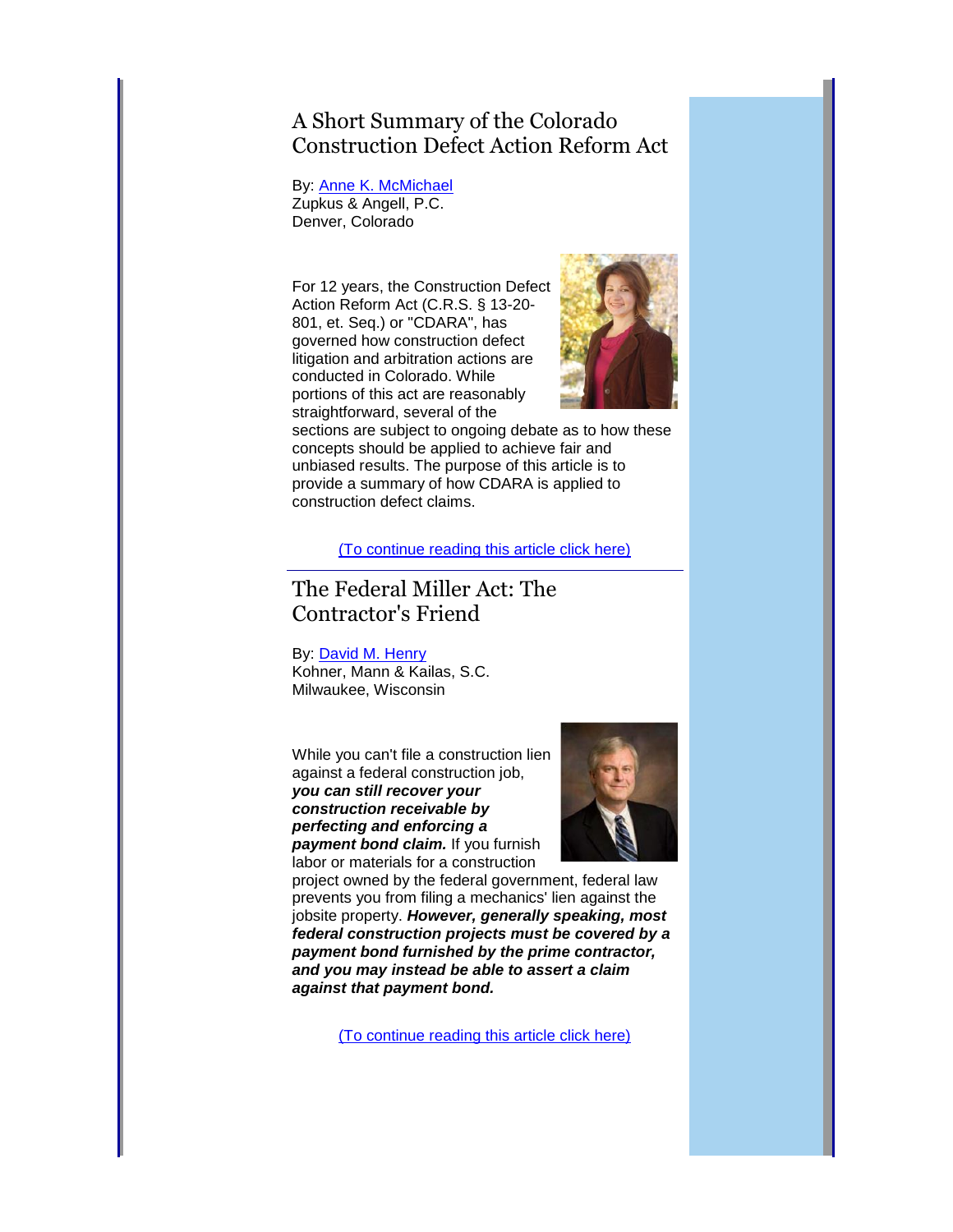## <span id="page-5-0"></span>**Construction Webinars**

The information and topics discussed at previous Construction Law webinars remain important and relevant today. Recordings and Power Point presentations from past webinars can be accessed using the links below, and we encourage you to review them as your time permits.

"Nothing Like a Bankruptcy Case to Torpedo Your Construction Contract Claims...What Construction Lawyers and Their Clients Need to Know"

March 13, 2013

Presenters Include:

**Byron Saintsing, Esq.** (Smith Debnam Narron Drake Saintsing & Myers - Raleigh, NC)

**Chad Alvaro, Esq.** (Mateer Harbert - Orlando, FL)

Webinar Materials:

- [Stream Webinar](http://r20.rs6.net/tn.jsp?e=0015tbhKWZFoeP1Fx_wL_X7BnY_qkJuGKN82tpyxwOv-zdLVVfV3Fr97O1MqTqLezW2NrKNJeHsS5DZez-ll0vKsjx5Gg6PW_hS_4J2l0LFyKsF0g1YbR8HuZULnlFUVoyiylRAbW4q4cn5Oiw9p8ngekXmFNccxBai_lnDSwwaQ2U9XI-lTJf9xy8al6xEMoGm)
- **[PowerPoint Presentation](http://r20.rs6.net/tn.jsp?e=0015tbhKWZFoeP1Fx_wL_X7BnY_qkJuGKN82tpyxwOv-zdLVVfV3Fr97O1MqTqLezW2V4ff_zpLWJabCmCIXbVjdnIQ9r3Xc334JVdw9s4j5OkCWiHq5TxmeUxm_ojBlmbGvchpB67MPLmuK9SA6z02mB-UGGH5Np7LVQBAIR_4mPJS4oKgmuLNwrLS_9v2oDJUHeRP4JUZdC4Pqs2ypnE-fp0HgVybExhZtXuEJVW15lyp4H2g_u30vhjNf1uO3sd9F9-ASPkATLA=)**

"Increase Your Bottom Line: Avoiding and Minimizing Construction Defect Claims"

October 15th, 2013

Presenters Include:

**Dina Bernardelli, Esq.** (Zupkus & Angell, P.C. - Denver, CO)

**David A. Frenznick, Esq.** (Wilke, Fleury, Hoffelt, Gould & Birney, LLP - Sacramento, CA)

**John Hanebrink, Esq.** (Mateer Harbert, PA - Orlando, FL)

Experts Include:

**Jeff Pemstein** (Towne Development of Sacramento, Inc. - Roseville, CA)

**William C. Thomas** (Affiliated Professional Services, Inc. - El Dorado Hills, CA)

**Robert A. Zupkus, Esq.** (Zupkus & Angell, P.C. -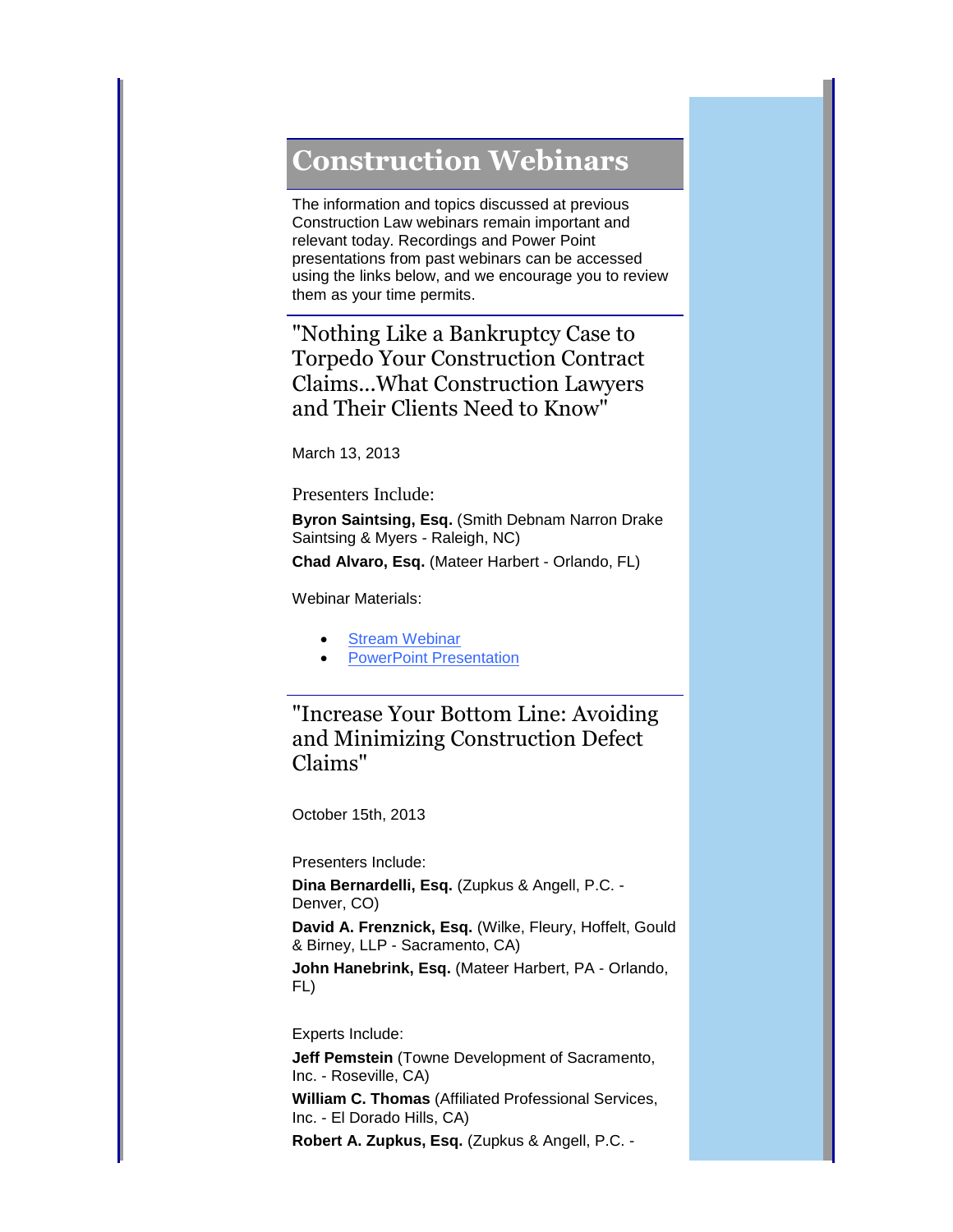Denver, CO)

Webinar Materials

- [Stream Webinar](http://r20.rs6.net/tn.jsp?e=0015tbhKWZFoeP1Fx_wL_X7BnY_qkJuGKN82tpyxwOv-zdLVVfV3Fr97O1MqTqLezW2NrKNJeHsS5DZez-ll0vKsjx5Gg6PW_hS_4J2l0LFyKsF0g1YbR8HuZULnlFUVoyiylRAbW4q4cn2pIZ6h8-DbiX2t-GEM1vIKL4dZgAXDg5DMCirGD75FgCoOFZZZgPY)
- [PowerPoint Presentation](http://r20.rs6.net/tn.jsp?e=0015tbhKWZFoeP1Fx_wL_X7BnY_qkJuGKN82tpyxwOv-zdLVVfV3Fr97O1MqTqLezW2V4ff_zpLWJabCmCIXbVjdnIQ9r3Xc334JVdw9s4j5OkCWiHq5TxmeUxm_ojBlmbGvchpB67MPLmPZCvd3-znZpkH6yTrgTUOlDg55DdDyIm1UO5oJH9ml1uq7miLYPLReQ5gryYexUY9F8ethA2Dvw==)

"You Want Me to Agree to What?!? Negotiating Tough Construction Contracts"

November 21, 2013

Presenters Include:

**Greg Shelton, Esq.** (Horack Talley - Charlotte, NC)

**Barry Kaltenbach, Esq.** (Kubasiak, Fylstra, Thorp & Rotunno - Chicago, IL)

**Todd Masuda, Esq.** (Schneider, Smeltz, Ranney & Lafond - Cleveland, OH)

(Contact [Chris Dawe](mailto:cdawe@divi.primerus.com) for additional details)

<span id="page-6-0"></span>[PowerPoint Presentation](http://r20.rs6.net/tn.jsp?e=0015tbhKWZFoeP1Fx_wL_X7BnY_qkJuGKN82tpyxwOv-zdLVVfV3Fr97O1MqTqLezW2V4ff_zpLWJabCmCIXbVjdnIQ9r3Xc334JVdw9s4j5OkCWiHq5TxmeUxm_ojBlmbG-7txopgTLrWAneWK8yJkQTK_kVjlSvyeiJwZ1TumC-3Q59UOg5CbfrdG_PTIjnIaK7cjbVb-N6ZIR4SYFun9gvuYPVhgZURUxmpQ5mGpSYHprkfCCdTBQHa9vLnrmkTB)

## **Construction Law Attorney Directory**

Need a Construction Law Attorney? You can access a directory of Primerus Construction Law Attorneys by clicking below:

[Primerus Construction Law Attorney Directory](http://r20.rs6.net/tn.jsp?e=0015tbhKWZFoeP1Fx_wL_X7BnY_qkJuGKN82tpyxwOv-zdLVVfV3Fr97O1MqTqLezW2V4ff_zpLWJabCmCIXbVjdnIQ9r3Xc334icSQXnvfGboiZXJob0FFyIuLNSJ5T8W1d-T1DVVyNd2kjjsrTyX5akMx3nANwuGourk2LXOSdr13cqjswFrBXA==)  - [By Location](http://r20.rs6.net/tn.jsp?e=0015tbhKWZFoeP1Fx_wL_X7BnY_qkJuGKN82tpyxwOv-zdLVVfV3Fr97O1MqTqLezW2V4ff_zpLWJabCmCIXbVjdnIQ9r3Xc334icSQXnvfGboiZXJob0FFyIuLNSJ5T8W1d-T1DVVyNd2kjjsrTyX5akMx3nANwuGourk2LXOSdr13cqjswFrBXA==)

## **About Primerus**



<span id="page-6-1"></span>The International Society of Primerus Law Firms (Primerus) is a society of top-rated, independent, boutique law firms that have earned the right to display the Primerus

seal of quality. As one of the most respected law firm societies, Primerus has become the size of some of the world's largest law firms. Primerus is growing at an